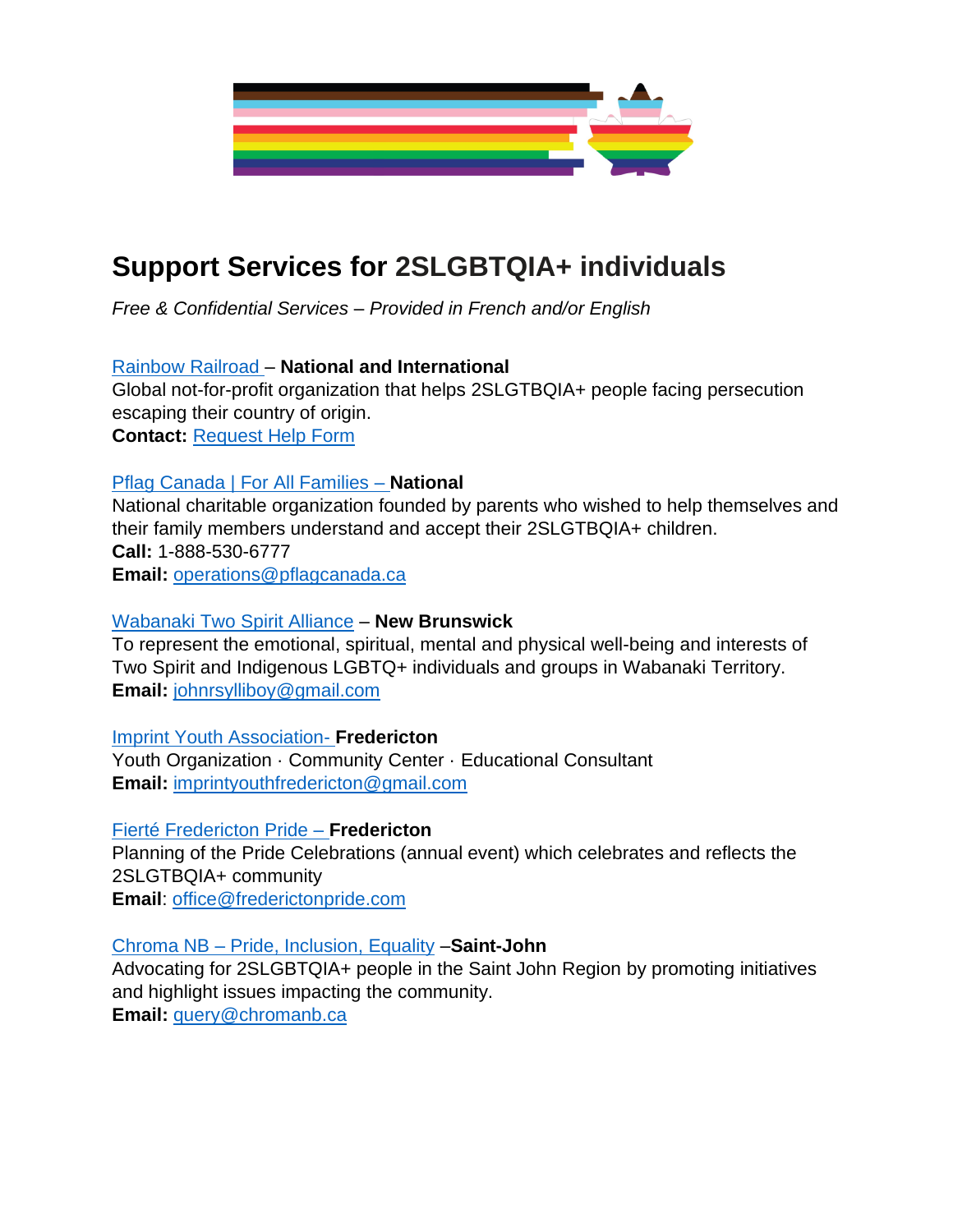

#### [Saint John Pride](https://www.facebook.com/saintjohnpride) – **Saint John**

Planning of the Pride Celebrations (annual event) which celebrates and reflects the 2SLGTBQIA+ community **Email:** [contact@saintjohnpride.org](mailto:contact@saintjohnpride.org)

[Ensemble](https://ensemblegm.ca/?msclkid=820e8309c58711ec90bd47976a51afd8) - **Moncton** Harm Reduction Services · Education · Sexual Health · Group Discussions **Call:** 506-859-9616 **Email**: [general@ensemblegm.ca](mailto:general@ensemblegm.ca)

#### [Moncton's River Of Pride / Rivière De Fierté](https://www.facebook.com/RiverOfPride) **- Moncton**

Planning of the Pride Celebrations (annual event) which celebrates and reflects the **Email**: [info@riverofpride.com](mailto:info@riverofpride.com)

#### [Acadie](https://acadielove.ca/?msclkid=b0d0cd75c58711ecbce34a41ad6e16ab) [Love](https://acadielove.ca/?msclkid=b0d0cd75c58711ecbce34a41ad6e16ab) – **Acadian Peninsula**

Organizes workshops, conferences, and cultural activities for the 2SLGBTQIA+ Communities. **Call**: 506-702-5683 **Email:** [info@acadielove.ca](mailto:info@acadielove.ca)

#### [GRIS-Acadie](https://www.grisacadie.ca/) [\(grisacadie.ca\)-](https://www.grisacadie.ca/) **Edmundston**  Organizes awareness-raising workshops

**Email:** [info@grisacadie.ca](mailto:info@grisacadie.ca)